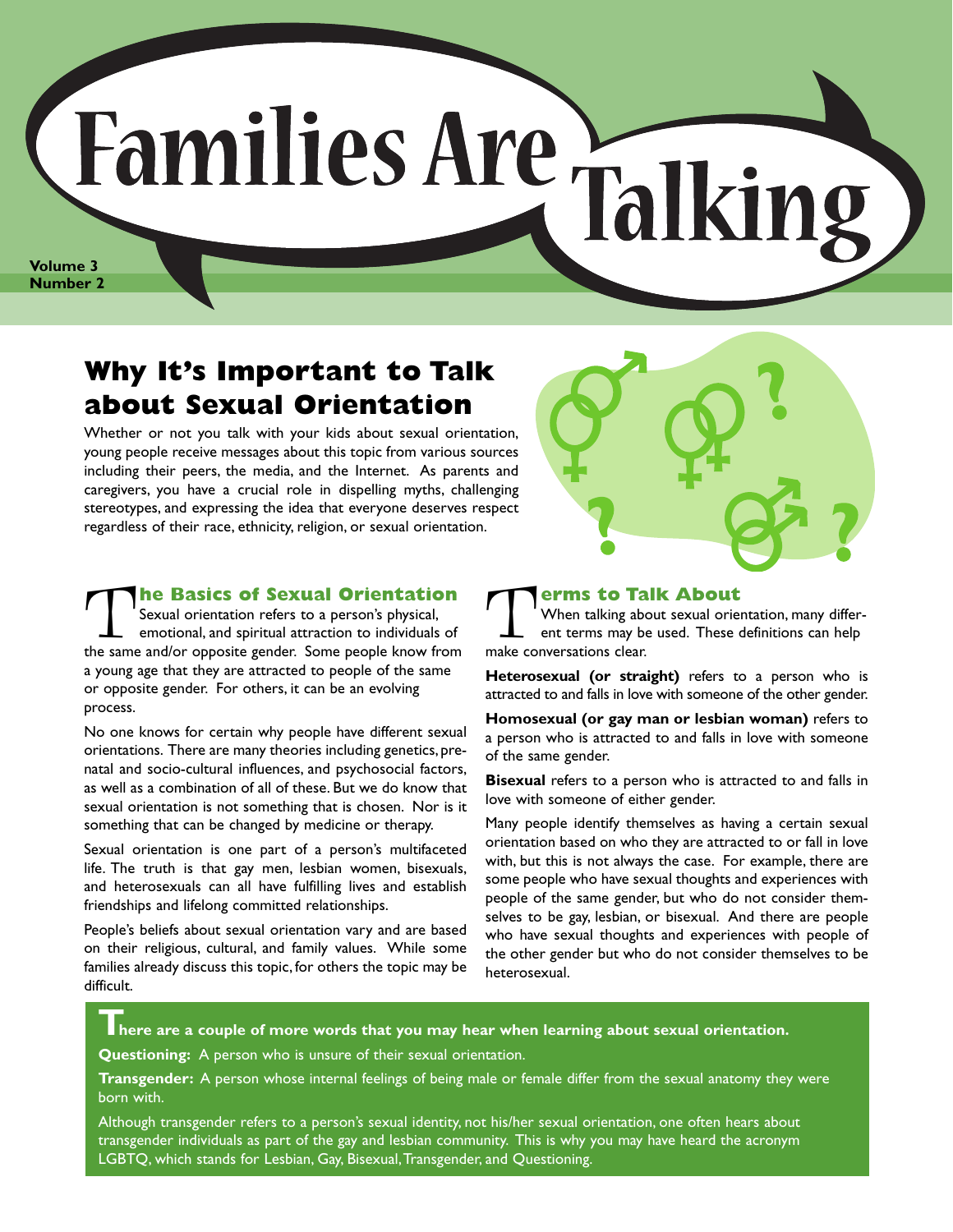### Tips **to Help Parents and Caregivers Talk with Their**

**Children**

■**Do not wait until your children ask questions.**

■**Know and practice the messages that you want to share.**

■**Seek "teachable moments" —daily opportunities that occur when you are with your children—that make it easy to share your messages and values.**

■**Let your children know that you are open to talking with them about these important issues.**

■**Listen.**

■**Try to understand your children's point of view.**

■**Provide pamphlets, books, and other ageappropriate, medically accurate materials.**

■**If you don't know how to answer your children's questions, offer to find the answers or look them up together.**

■**Find out what your children's schools are teaching about these topics.**

■**Stay actively involved in your children's lives.**

■**Help your children plan for their future.**

### **Sharing Messages about Sexual Orientation with Your Children During "Teachable Moments"**

efore talking with your children, it's helpful to consider the messages you want to share. Perhaps you want to share the following using clear, age-appropriate language.

## 5-8**Messages for Young People Age Five through Eight:**

- Human beings can love people of the same gender and people of the other gender.
- There are men and women who are heterosexual, which means they can be attracted to and fall in love with someone of the other gender.
- There are men and women who are homosexual, which means they can be attracted to and fall in love with someone of the same gender.
- Homosexual men and women are also known as gay men and lesbian women.
- People deserve respect regardless of their sexual orientation.
- Making fun of people by calling them gay (e.g. homo, fag, queer) is disrespectful and hurtful.

## 9-12 **Messages for Young People Age Nine through 12:**

- Sexual orientation is a person's physical, emotional, and/or spiritual attraction to an individual of the same and/or opposite gender.
- There are men and women who are bisexual, which means they can be attracted to and fall in love with people of either gender.
- Sexual orientation is one part of who we are.
- Gay men, lesbian women, bisexuals, and heterosexuals are alike in most ways.
- The origin of people's sexual orientation is not known.
- Some people are afraid to share that they are gay, lesbian, or bisexual because they fear they will be mistreated.
- Gay, lesbian, or bisexual people's relationships can be as fulfilling as heterosexual people's relationships.
- Gay men, lesbian women, and bisexual people can adopt children or have their own children.

## 12-15**Messages for Young People Age 12 through 15:**

- Every culture and society has people who are gay, lesbian, bisexual, and heterosexual.
- People do not choose their sexual orientation.
- Understanding one's sexual orientation can be an evolving process.
- There are many theories about what determines sexual orientation including genetics, prenatal and socio-cultural influences, psychosocial factors, and a combination of all these.
- Many scientific theories have concluded that sexual orientation cannot be changed by therapy or medicine.
- Having discussions about sexual orientation can be difficult for some people.
- Teenagers who have questions about their sexual orientation should consult a trusted and knowledgeable adult.
- People's beliefs about sexual orientation are based on their religious, cultural, and family values.
- When a gay, lesbian, or bisexual person tells another person his/her sexual orientation, it is known as "coming out."
- Sometimes one's sexual orientation is disclosed without his/her consent. This is known as being "outed."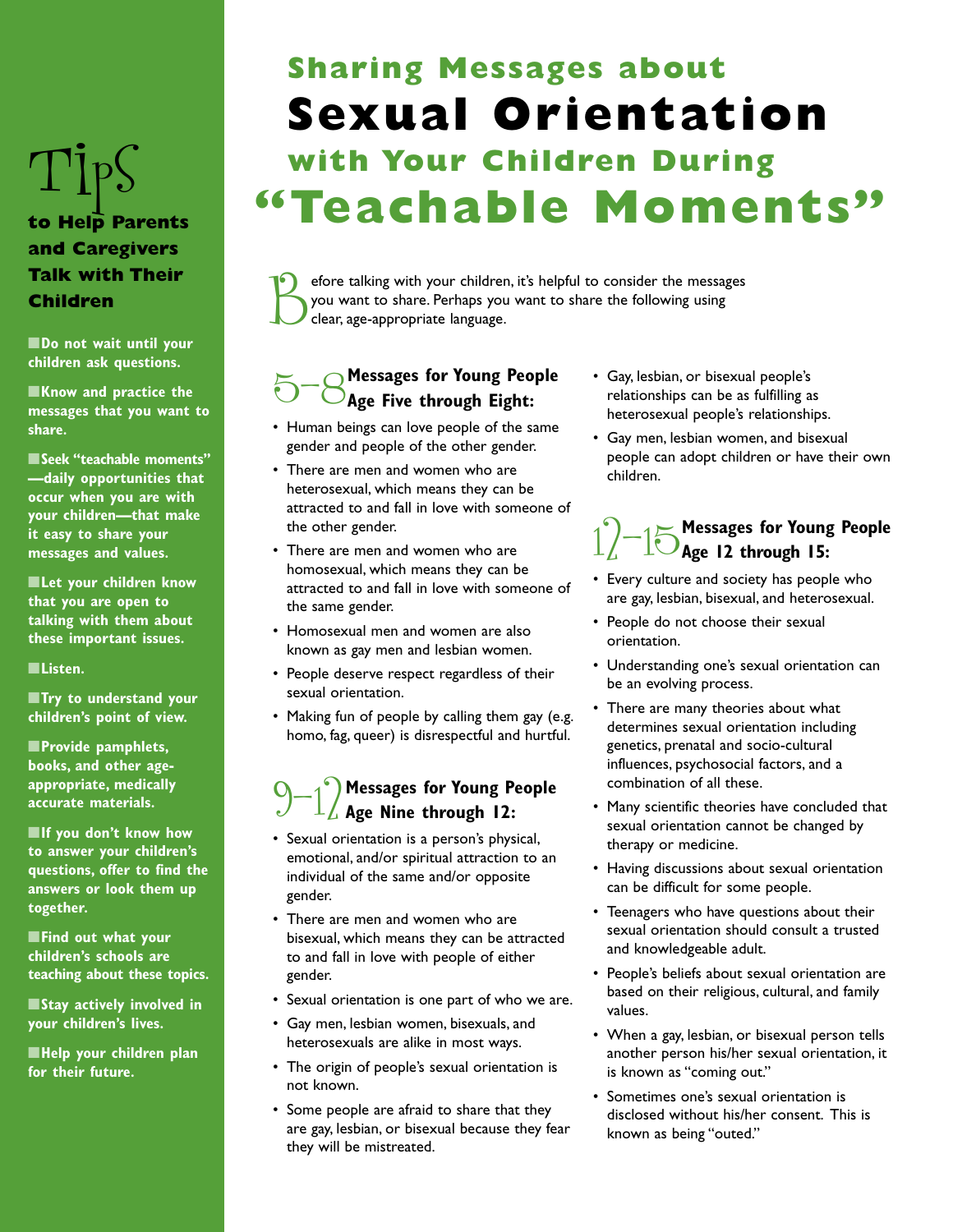- Coming out or being outed can be difficult because people may fear or experience negative reactions.
- People who are gay, lesbian, or bisexual engage in many of the same sexual behaviors as heterosexual people.
- There are young people who have sexual thoughts and experiences with people of the same gender, but do not consider themselves to be gay, lesbian, or bisexual.
- There are young people who have sexual thoughts and experiences with people of the other gender, but do not consider themselves to be heterosexual.
- Gay men, lesbian women, bisexuals, and heterosexuals can establish lifelong committed relationships.
- Marriage between two people of the same gender is currently being debated in the United States.
- There are organizations that offer support services, hotlines, and resources for young people who want to talk about sexual orientation.

## 15-18**Messages for Young People Age 15 through 18:**

- Sexual orientation is determined by a combination of a person's attractions, fantasies, and sexual behavior.
- The understanding and identification of one's sexual orientation may change over the course of their lifetime.
- There are many states that ban discrimination against individuals because of their sexual orientation.
- While the Internet offers a wide range of information about sexual orientation, some of it is inaccurate.
- There are places on the Internet where gay, lesbian, and bisexual individuals can find and join communities for friendship and support.
- While chatting or meeting people online can be fun, it is important to be cautious because it can be unsafe.
- If you or someone you know is being intimidated, harassed, or harmed because of a perceived sexual orientation, it is important to tell a trusted adult, school official, or law enforcement authority.
- Your school's bullying/harassment policy is \_

\_\_\_\_\_\_\_\_\_\_\_\_\_\_\_\_\_\_\_\_\_\_\_\_\_\_\_\_\_\_\_\_\_\_\_\_\_\_\_\_\_\_\_\_\_. (fill-in)

• Civil rights for gay men and lesbian women are being debated in many states and communities across the United States.

*The messages listed above are an updated version of the ones found in the* Guidelines for Comprehensive Sexuality Education: Kindergarten—12th Grade. *For messages about other sexualityrelated topics, download the Guidelines at http://www.siecus.org/pubs/guidelines/guidelines.pdf*

# Activities

#### **for Parents, Caregivers, and Young People**

There are many teachable moments that will allow you to share your values and beliefs about sexual orientation with your children. To talk with young children ages five through eight, the books *Daddy's Roommate* by Michael Willhoite and *Heather Has Two Mommies* by Lesléa Newman can help you begin to have conversations. You can order these books through Alyson Publications at 800/525-9766.

For pre-teens and teens, you can find teachable moments by reading an article in the newspaper about gay marriage, watching a sitcom with a gay character, or listening to music lyrics that may have positive or homophobic remarks. The following questions can help continue this important dialogue.

- **• What messages have you received about gay men, lesbian women, or bisexuals?**
- **• What messages have you received about heterosexuality?**
- **• Do you know anyone who is gay, lesbian, or bisexual?**
- **• If you know someone who is gay, lesbian, or bisexual, does his/her sexual orientation make a difference in your relationship with him/her?**
- **• What does our religion say about gay men, lesbian women, or bisexuals?**
- **How do you think most of your friends' parents would feel if they discovered that their son or daughter was gay, lesbian, or bisexual? What would they do?**
- **• What would you suggest to a teenager who thinks she or he might be gay, lesbian, or bisexual?**
- **• What do you think a teen or an adult should do if they hear a person criticizing someone who is gay, lesbian, or bisexual, or someone who is thought to be gay, lesbian, or bisexual?**

Adapted from an activity by Eva S. Goldfarb, Ph.D. and Elizabeth M. Casparian, Ph.D. from *Filling the Gaps: Hard-to-Teach Topics in Sexuality Education* (New York: SIECUS, 1998).